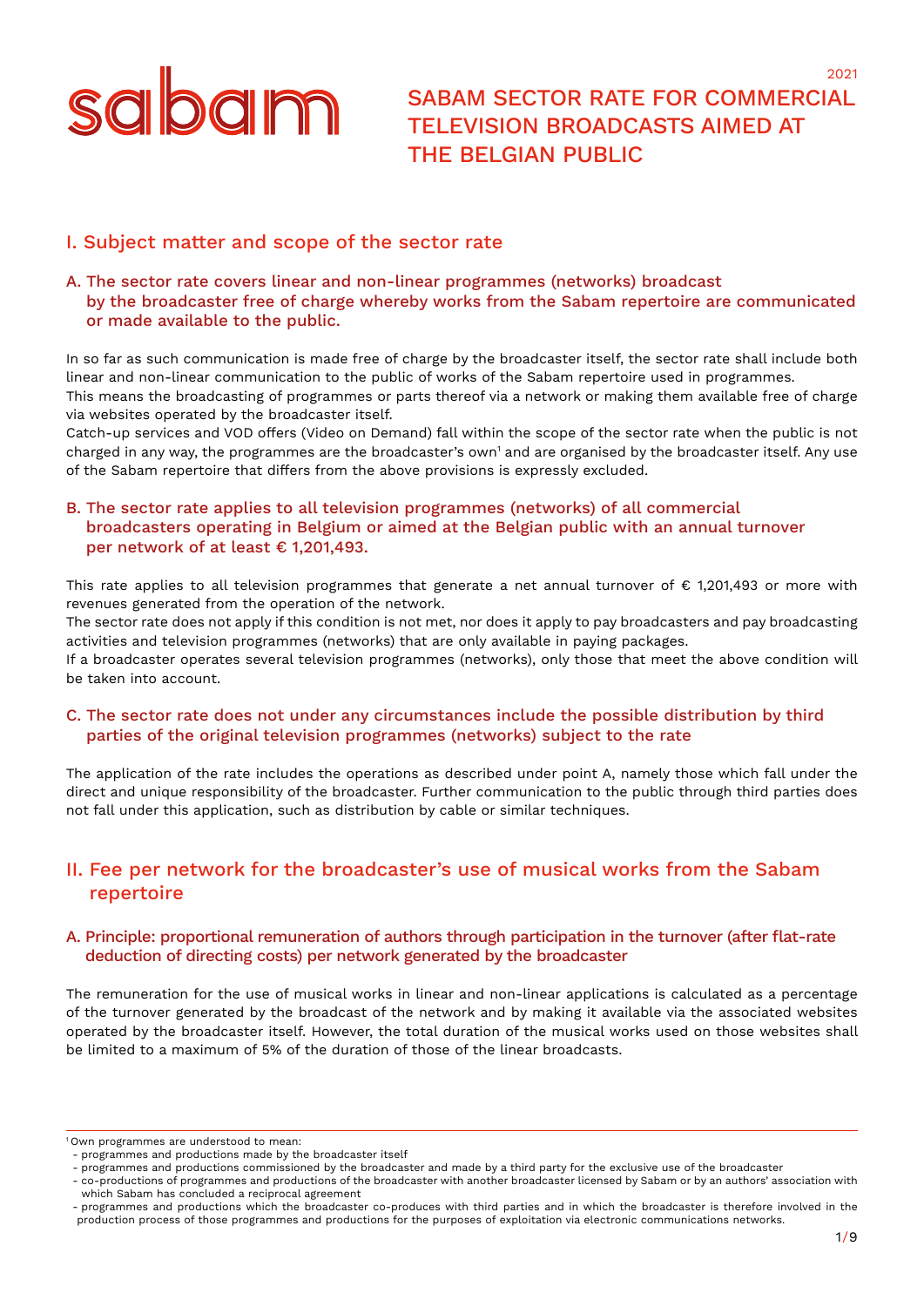To determine the percentage, the duration of the actual number of hours used on an annual basis in the linear application, corrected by the effective share of the Sabam repertoire in these hours and weighted by a coefficient by genre, shall be taken into account.

A first duration adjustment concerns the share that the Sabam repertoire represents in this duration. For example, this duration will be adjusted by excluding works from the public domain from the calculation, as well as works that are not represented by Sabam.

| A second adjustment, the 'weighting', concerns the valuation of the broadcast time. |      |  |  |  |  |
|-------------------------------------------------------------------------------------|------|--|--|--|--|
| The specified broadcast time is "valued" according to the following percentages:    |      |  |  |  |  |
| Foreground music jazz, serious music, etc. (F)                                      | 167% |  |  |  |  |
| Foreground music popular genre (F)                                                  |      |  |  |  |  |
| Credits (G or H)                                                                    | 40%  |  |  |  |  |
| Background music (B)                                                                | 25%  |  |  |  |  |
| Game programmes (S)                                                                 | 20%  |  |  |  |  |
| Test card (T)                                                                       | 10%  |  |  |  |  |

| For music used in audiovisual productions, the type of production is taken into account,<br>with the following adjustments: |      |  |  |  |  |
|-----------------------------------------------------------------------------------------------------------------------------|------|--|--|--|--|
| Animation                                                                                                                   | 167% |  |  |  |  |
| Documentary                                                                                                                 | 167% |  |  |  |  |
| Drama                                                                                                                       | 167% |  |  |  |  |
| Dramatic, Musical drama and Choreographic works                                                                             | 167% |  |  |  |  |
| Fiction                                                                                                                     | 167% |  |  |  |  |
| Literary works                                                                                                              | 167% |  |  |  |  |
| Sitcom                                                                                                                      | 167% |  |  |  |  |
| Advertising                                                                                                                 | 100% |  |  |  |  |
| Report                                                                                                                      | 100% |  |  |  |  |
| Sketch                                                                                                                      | 100% |  |  |  |  |
| Soap                                                                                                                        | 100% |  |  |  |  |
| Video clip                                                                                                                  | 100% |  |  |  |  |
| Credits                                                                                                                     | 33%  |  |  |  |  |

Applying both adjustments will result in the effective duration of the music repertoire being converted into a weighted broadcast time which will sometimes be higher, sometimes lower. These weighted hours are used in the calculation.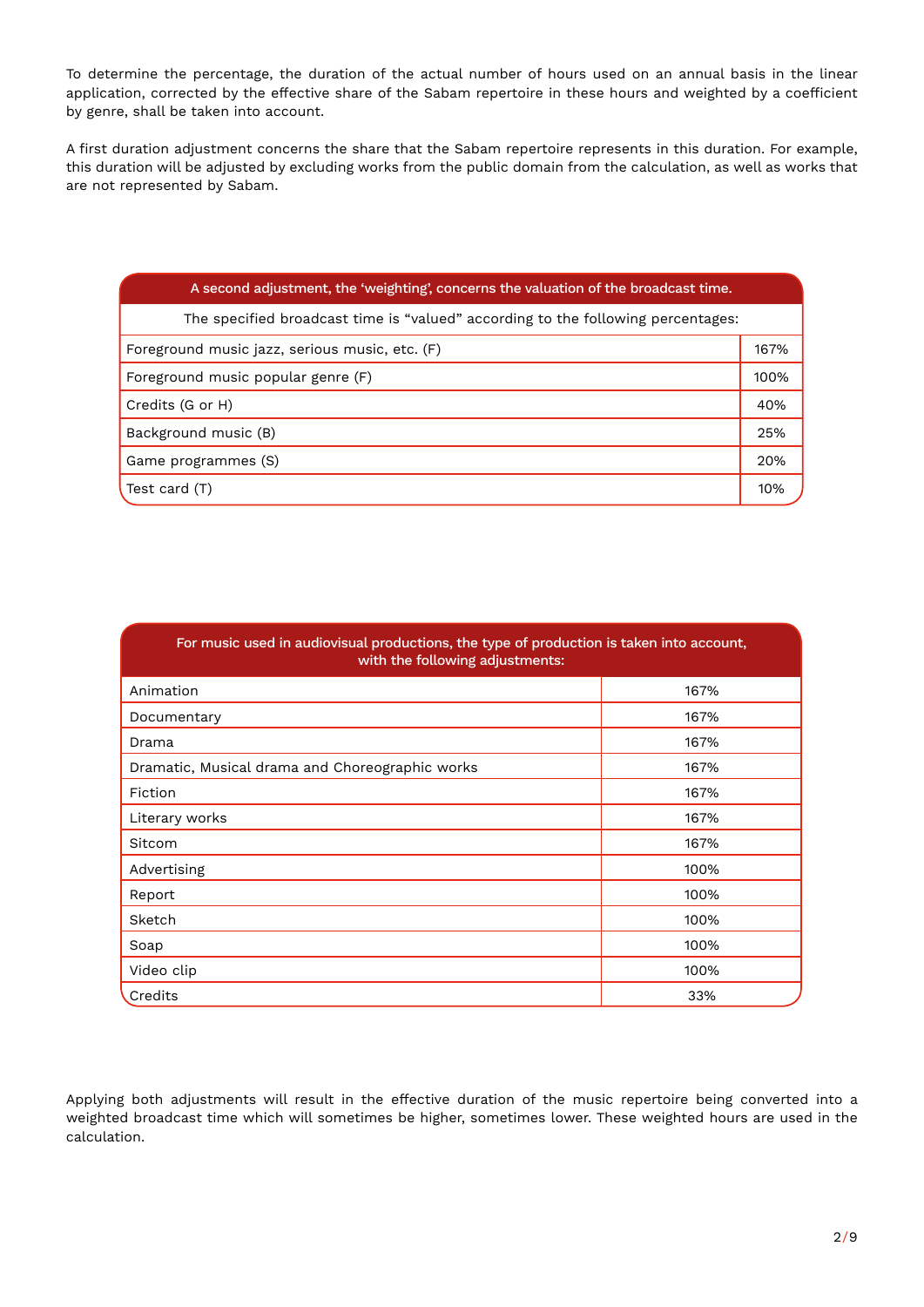# Pricing method: a remuneration percentage depending on the degree of occupation of the total broadcast time per network by the communication of musical works from the Sabam repertoire

The obtained number of hours is compared to the total number of hours in a calendar year, namely 24 hours multiplied by 365 days = 8,760 hours.

For the sake of simplification, 40 tranches of 2.5% or 219 hours each are used.

Each of these tranches gives rise to the application of a remuneration percentage, even when a trance has only been started.

Thus, a programme (network) that plays between 8,541 and 8,760 weighted hours of musical works on an annual basis will be subject to a collection percentage of six percent. For a network that plays no more than 219 weighted hours of music on an annual basis, this percentage will be 0.15%. For all other programmes (networks), the percentage will be between these two extremes.

The table, in which the number of weighted hours is stated in the first line and the applicable percentage in the second line, is as follows:

| 8,760 | 8,541 | 8,322 | 8,103 | 7,884 | 7,665 | 7,446 | 7,227 | 7,008 | 6,789 |
|-------|-------|-------|-------|-------|-------|-------|-------|-------|-------|
| 6.00% | 5.85% | 5.70% | 5.55% | 5.40% | 5.25% | 5.10% | 4.95% | 4.80% | 4.65% |
|       |       |       |       |       |       |       |       |       |       |
| 6,570 | 6,351 | 6,132 | 5,913 | 5,694 | 5,475 | 5,256 | 5,037 | 4,818 | 4,599 |
| 4.50% | 4.35% | 4.20% | 4.05% | 3.90% | 3.75% | 3.60% | 3.45% | 3.30% | 3.15% |
|       |       |       |       |       |       |       |       |       |       |
| 4.380 | 4,161 | 3.942 | 3,723 | 3.504 | 3,285 | 3,066 | 2,847 | 2,628 | 2,409 |
| 3.00% | 2.85% | 2.70% | 2.55% | 2.40% | 2.25% | 2.10% | 1.95% | 1.80% | 1.65% |
|       |       |       |       |       |       |       |       |       |       |
| 2,190 | 1,971 | 1,752 | 1,533 | 1,314 | 1,095 | 876   | 657   | 438   | 219   |
| 1.50% | 1.35% | 1.20% | 1.05% | 0.90% | 0.75% | 0.60% | 0.45% | 0.30% | 0.15% |

The royalties are to be increased by the VAT.

#### C. Definition of turnover and deduction for the application of the remuneration percentage

Turnover is defined as the income generated by broadcasting advertising, promotional and sponsorship announcements (of productions and co productions of programmes or other events) on the network; sponsorship income from events organised by the network that are subject to a programme on the network; the income generated by teleshopping and teleshopping advertisements, in particular programmes or advertisements broadcast on the network in which the products and services are offered for sale directly to the viewer; the revenue generated by product placement, all telecommunications revenues generated by the network through broadcasts from the network, including ringing games and revenues generated by organising contests; the revenues generated by the websites if works from the repertoire can be consulted on these websites and the advertising or sponsorship revenues resulting from the free offer of programmes or parts of programmes on demand.

Commission fees, discounts and premiums as well as the actual costs of an internal or external advertising direction are taken into account by applying a flat-rate deduction of thirty percent on the basis, composed of the turnover defined above.

However, this flat-rate deduction does not apply to the aforementioned income generated by teleshopping and income generated by telecommunications applications.

#### D. Optional: possibility of extending the scope of the sector rate

The scope, as described under Section A., may be extended at the request of the commercial broadcaster to include its paying online offers and the sale of its own programmes to foreign broadcasters, under the conditions provided for under Chapter VIII., Section B., last paragraph.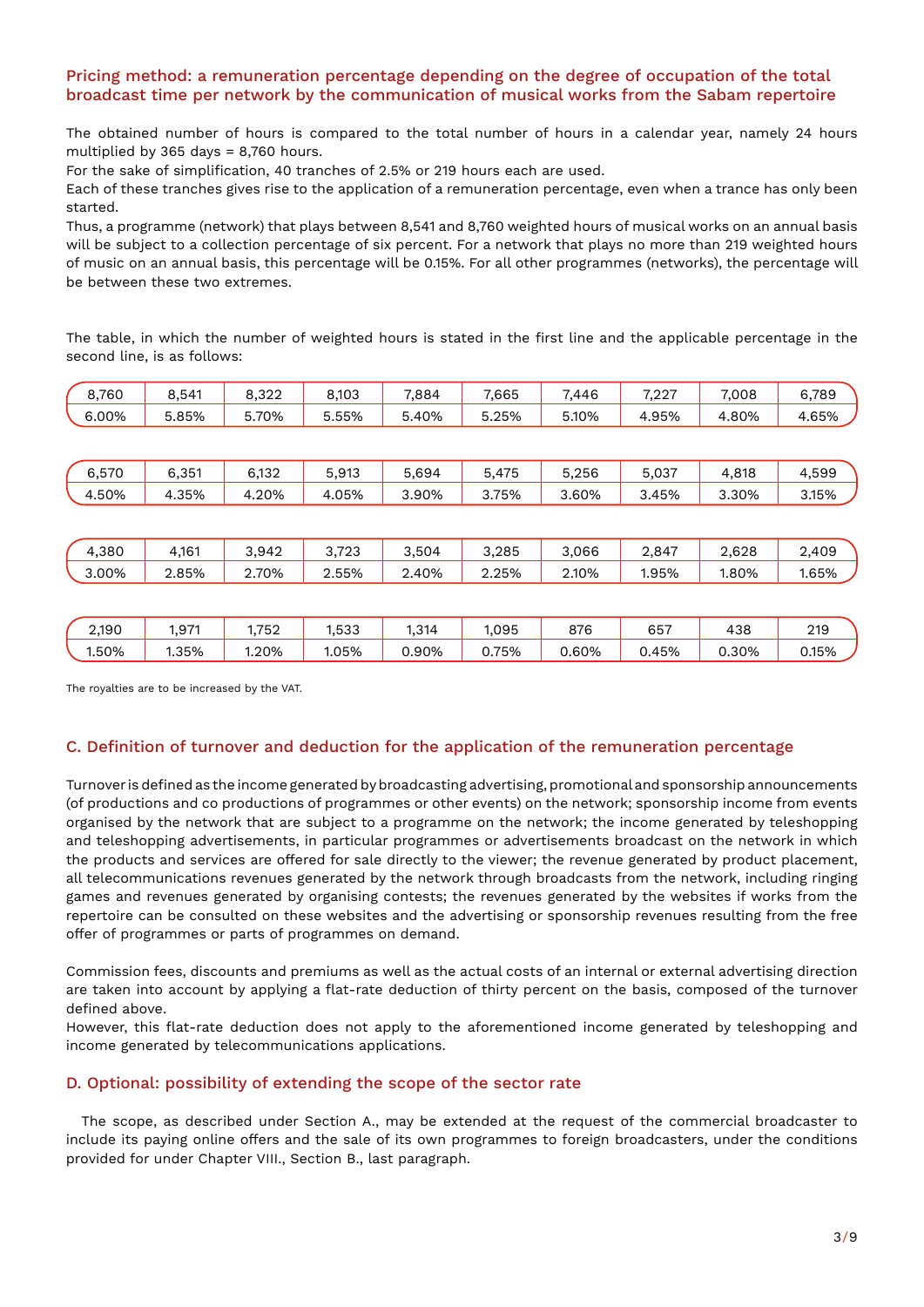# III. Fee per network for the broadcaster's use of audiovisual works from the Sabam repertoire

## A. Principle: remuneration on an hourly basis taking into account the broadcaster's market share per network

The remuneration for the use of audiovisual works in linear and non-linear applications shall be calculated in the form of an hourly remuneration taking into account the market share achieved by the network during the year to which the remuneration relates to determine the value of this remuneration.

This concerns the figures established by CIM (Centrum voor Informatie over de Media - www.cim.be), which indicate the market share 4+ (four years and older) on the entire viewing population realised in the part of the country in which the target audience of the network is located.

#### B. Pricing method: a reference hourly rate to be modulated according to a logarithmic market share coefficient per network

The remuneration is set at a reference hourly rate of € 2,643.28 for a network achieving a market share of 30%. This reference viewing figure represents the benchmark by which the market share of each network is converted into a coefficient which, in turn, will modulate the reference price. This conversion into market share coefficients is done according to the logarithmic method with base 10, the market share corresponding to 1. A given programme may be assigned a coefficient higher than 1 or lower than 1 to minimum 0.1.

To calculate the remuneration for the year in question, the modulated reference rate is multiplied by the number of started and corrected hours in which Sabam's audiovisual repertoire is used, whereby the number of linearly broadcast hours is added to the number of non-linear hours made available.

The reference hourly rate of € 2,643.28 concerns an amount without VAT and applies to the calculation of the fee for the year 2021. It is linked to

to the consumer price index 109.49 of December 2020 (base 100 = 2013). It will be adjusted annually according to the following formula:

New remuneration = remuneration for the year N-1 x (index of December N-1 / index of December N-2).

# C. Adjustment and weighting, per hour, in accordance with the nature and use of the communicated works of the Sabam repertoire by the broadcaster

In the case of an audiovisual work in which only part of the audiovisual rights are represented by Sabam, the duration will be adjusted in proportion to this share.

| A weighting will then be applied to the works of the repertoire word & image<br>(direction, screenplay, etc.), taking into account the type of production. |      |  |  |  |  |  |
|------------------------------------------------------------------------------------------------------------------------------------------------------------|------|--|--|--|--|--|
| Animation                                                                                                                                                  | 167% |  |  |  |  |  |
| Documentary                                                                                                                                                | 167% |  |  |  |  |  |
| Drama                                                                                                                                                      | 167% |  |  |  |  |  |
| Dramatic, Musical drama and Choreographic works                                                                                                            | 167% |  |  |  |  |  |
| Fiction                                                                                                                                                    | 167% |  |  |  |  |  |
| Literary works                                                                                                                                             | 167% |  |  |  |  |  |
| Sitcom                                                                                                                                                     | 167% |  |  |  |  |  |
| Advertising                                                                                                                                                | 100% |  |  |  |  |  |
| Reportage                                                                                                                                                  | 100% |  |  |  |  |  |
| Sketch                                                                                                                                                     | 100% |  |  |  |  |  |
| Soap                                                                                                                                                       | 100% |  |  |  |  |  |
| Video clip                                                                                                                                                 | 100% |  |  |  |  |  |
| Credits                                                                                                                                                    | 33%  |  |  |  |  |  |

Applying both adjustments will result in the effective duration being converted into a weighted broadcast time which will sometimes be higher, sometimes lower. These weighted hours are used in the calculation.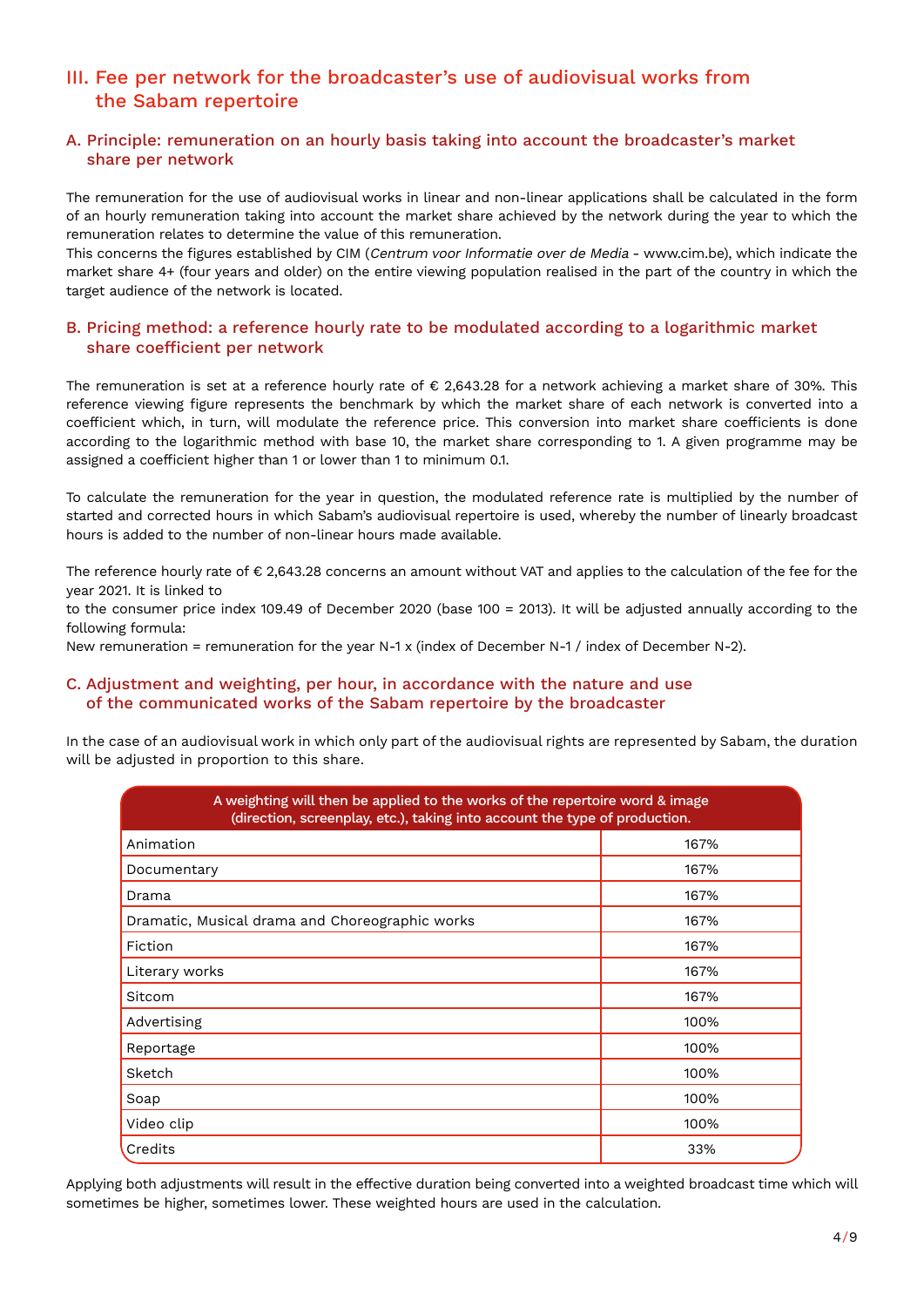# IV. Fee per network for the broadcaster's use of works of visual art from the Sabam repertoire

#### A. Principle: annual lump sum modulated according to market share to remunerate a maximum number of sequences set by Sabam

The remuneration for the use of the graphic, visual and photographic arts repertoire in linear and non-linear applications is calculated in the form of a remuneration per sequence, taking into account the market share achieved by the network during the year to which the remuneration relates to determine the value of this remuneration. This concerns the figures established by CIM, which indicate the market share 4+ on the entire viewing population realised in the part of the country in which the target audience of the network is located.

A sequence is defined as a reproduction and display of a work of graphic, visual or photographic art per started tranche of 10 seconds.

#### B. Pricing method: a fixed coverage, based on a reference rate per sequence, modulated according to a logarithmic market share coefficient, for a given maximum number of sequences per year and, if this number is exceeded, a remuneration on the same modulated hourly basis for the additional sequences

The remuneration is set at a reference rate of € 81.71 per sequence for a network achieving a market share of 30%. This reference viewing figure represents the benchmark by which the market share of each network is converted into a coefficient which, in turn, will modulate the reference price.

This conversion into market share coefficients is done according to the logarithmic method with base 10, the market share corresponding to 1. A given programme may be assigned a coefficient higher than 1 or lower than 1 to minimum 0.1.

If a network uses more than 365 sequences per year in its linear and non-linear applications taken together, the remuneration for each additional sequence shall be added to the modulated sequence remuneration.

The reference rate of € 81.71 per sequence concerns an amount without VAT and applies to the calculation of the fee for the year 2021. It is linked to

the consumer price index 109.49 of December 2020 (base 100 = 2013). It will be adjusted annually according to the following formula:

New remuneration = remuneration for the year N-1 x (index of December N-1 / index of December N-2).

#### C. Minimum fee

A number of sequences of 365 per year will be taken into account as a minimum fee. To this end, the modulated reference rate is multiplied by 365.

# V. Upper limit of the global annual fee payable to Sabam by the broadcaster for all the networks it operates, subject to the sector rate, taken together

#### A. Height and calculation of the upper limit (without distinction between musical works, audiovisual works and works of visual art)

If a broadcaster operates several networks which are subject to this rate, a comparison will be made annually, at the final settlement, between the sum of the revenues - as defined above - of the various networks on the one hand and the sum of the fees which are charged to the networks together for the use of the three different repertoires on the other hand.

In the event that the total fees combined, expressed as a percentage of the total turnover of the networks concerned, should exceed 5% of the total turnover thus obtained, the amount represented by this excess shall not be due. In that case, a credit note will be issued for this amount.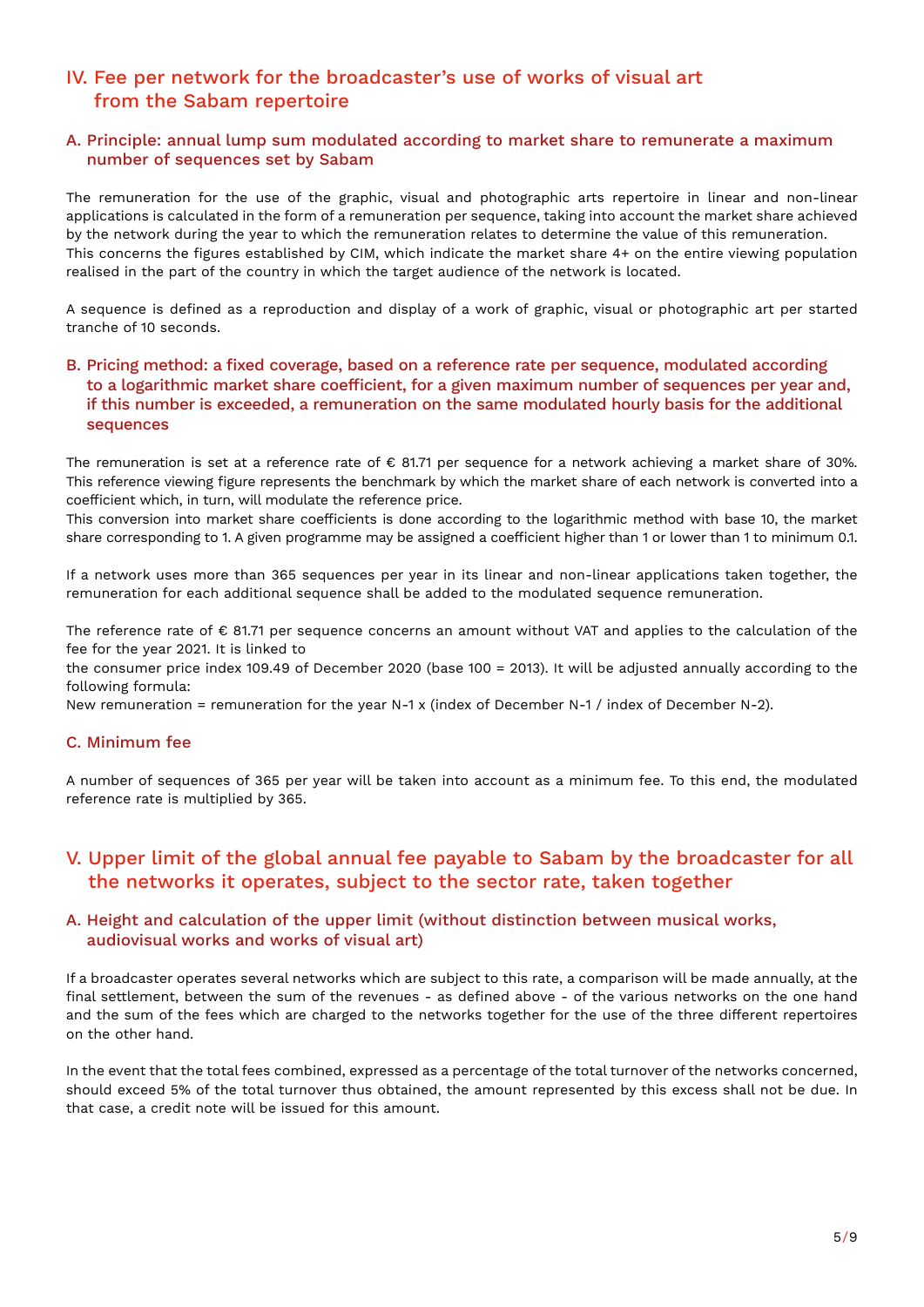#### B. Prior flat-rate deduction of directing costs

Commission fees, discounts and premiums as well as the actual costs of an internal or external advertising direction are taken into account by applying a flat-rate deduction of thirty percent on the basis, composed of the turnover defined above. However, this flat-rate deduction does not apply to the aforementioned income generated by teleshopping and income generated by telecommunications applications.

# VI. Delivery of programmes per network to Sabam by the broadcaster

#### A. Imperative and cumulative delivery requirements of timely, complete and correct playlists provided on the electronic medium prescribed by Sabam

In order to be able to correctly calculate the royalties due by the broadcaster and to then distribute the collected royalties among the proper right holders, the broadcaster undertakes to provide Sabam, per network, with complete and correct data of the works used in each of the three repertoire domains.

The description of the requirements to be met by these data is annexed to this rate.

These data, grouped by month and by network, will be provided on an electronic medium or in an electronic file no later than two months after the last day of the month to which the data relate.

These detailed data will indicate, day by day, which works are used for each programme, as well as, for each work, the title, the name of the author or authors, the duration and possibly the brand and the number of the material or electronic medium used. For the works of the visual arts repertoire, the name of the author and, if applicable, the name of the photographer will be indicated next to the title of the work.

If works are offered on the affiliated websites, a list of these works will also be provided, with the same data per work offered.

## B. The sanction provided by Sabam in the event of inadequate delivery (in terms of timeliness, completeness, correctness and format): by means of extrapolation by way of the hours that are adequately documented, non-disputable application by Sabam (after a reminder) of the rate to the hours that are not adequately documented

In the absence of complete playlists for a given month or for several months as described under A., Sabam will automatically determine the fee, based on the programme data in its possession. To this end, the programme information provided by the broadcaster will be extrapolated over the entire programming of that month or those months.

However, the broadcaster will be allowed a period of one month after a written reminder has been sent to remedy this situation. Once the fee has been determined, it can no longer be disputed.

If, as a result of an incompleteness, lack of clarity or inaccuracy in the information provided by the broadcaster, Sabam did not pay or paid too little to one or more right holder(s), Sabam reserves the right to rectify this situation at the broadcaster's expense. The broadcaster will also compensate the damage and costs that Sabam would have suffered in the meantime due to a claim against Sabam by one of its associates originating from the incorrect observance of the information obligation by the broadcaster.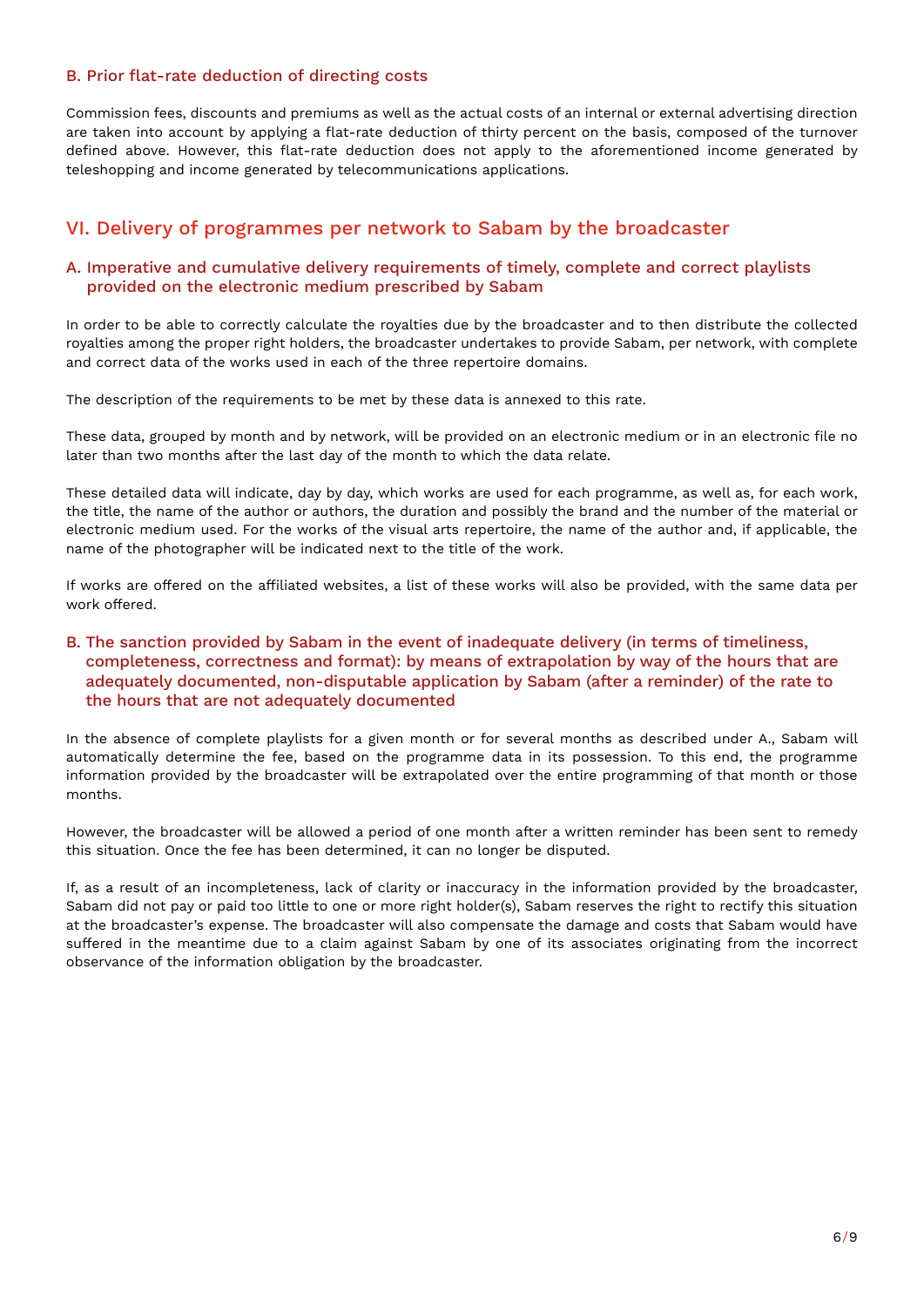# VII. Administrative provisions

## A. Method of payment of copyright fees to Sabam: quarterly advances, annual regularisation and penalties for late payments

At the end of each calendar year to which this rate applies and no later than 31 March of each subsequent year, the broadcaster will state the revenues generated as defined in Chapter II. Section C. per network and the related websites. For each network, this statement shall contain the sections 1. Advertising, 2. Sponsoring, 3. Teleshopping, 4. Product placement and 5. Telecommunications.

This statement is followed by a certificate from the broadcaster's external auditor, in which the statement by the broadcaster of the above details is explicitly declared as conforming, verified and true. This certificate shall be submitted for each year concerned at the latest 10 days following the general meeting of the broadcaster and in any case no later than 30 June.

With reference to the revenue statement described in the first paragraph, Sabam will collect quarterly advances per network and the related websites and per repertoire from the broadcaster the following year, pursuant to invoices issued in the course of March, June, September and December. The amount of these invoices will be based on the amount due for the previous year divided by four.

After analysing the list of performed works per repertoire communicated by the broadcaster and after receiving the aforementioned revenues, Sabam will draw up a final invoice, also per network and the related websites and per repertoire. Depending on this final invoice, either the balance will be invoiced or a credit note will be drawn up per network and the related websites and per repertoire, or as far as the latter is concerned, in general if the upper limit of 5% would have been exceeded.

All invoices issued by Sabam to the broadcaster will be paid, under the payment methods stated on the invoice, by bank transfer to account number 310-0729500-49 of Sabam at KBC - IBAN number: BE 97 3100 7295 0049.

#### B. Supervision by Sabam, through audits, of the accuracy of the data provided by the broadcaster to the authors' association

With regard to the broadcaster's compliance with its obligation to provide information concerning the composition of the revenues generated and the repertoire used, Sabam is entitled to demand inspection and copying of all accounting documents as well as of the production and broadcasting schedules that are necessary or useful for the verification of this information.

This right of inspection also includes documents of third parties which are in the possession of the broadcaster or which it can reasonably obtain.

The inspection may be carried out by Sabam, or by an auditor appointed by it, at the broadcaster's registered office and/or place of business.

Regardless of the amount of any difference found as a result of an audit, an adjustment will be made.

If, after an audit by Sabam, it appears that the result exceeds 5% of the fee charged by Sabam to the broadcaster on the basis of the data submitted by the broadcaster to Sabam for the exploitation in question, the cost of this audit will be entirely borne by the broadcaster.

The audit may be organised once a year, within six months of receipt of the data approved by the general meeting. Sabam will send a request to the broadcaster at least four weeks in advance.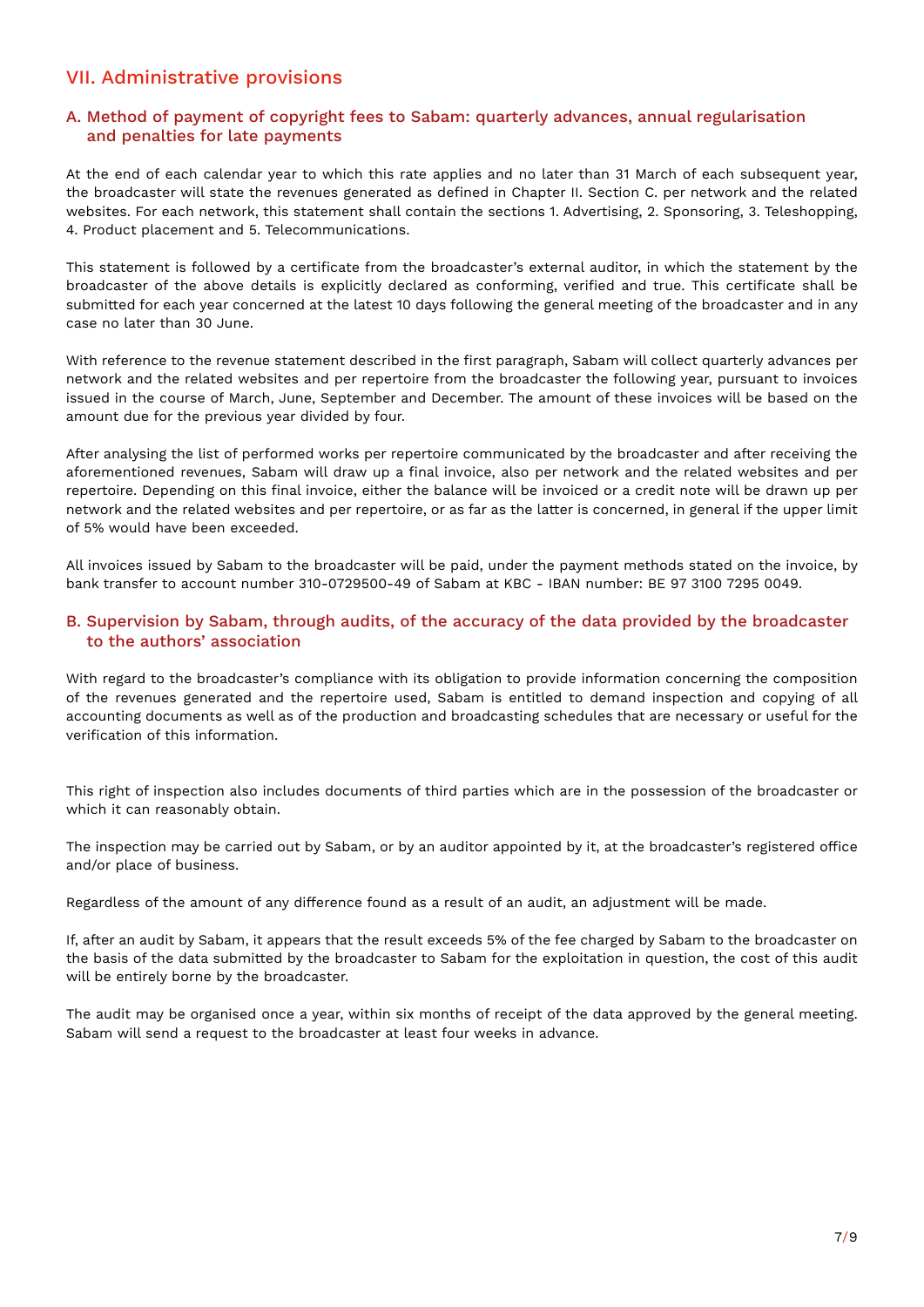# C. Monitoring by the broadcaster, by means of random checks ("batch control"), of Sabam's calculation of copyright fees

The broadcaster has the right to verify the use of repertoire per network by means of targeted random checks. To this end, it may consult the list of works performed, which includes the weighted duration of each work and the shares represented by Sabam.

This check can take place once a year after processing of the programmes provided by the broadcaster and in consultation with Sabam. The broadcaster will inform Sabam at least four weeks in advance.

# VIII. Method of imposing the rate and duration

## A. Explicit, formalized request by the broadcaster to apply the rate

The broadcaster is given the opportunity to request application of the sector rate, by registered letter with acknowledgement of receipt to be sent to Sabam within one month of notification of this rate.

As a result of its request to apply this rate, the broadcaster will then provide Sabam with the necessary programme, turnover and other information, as far as necessary as from 1 January 2010 and, of course, in the future, and this within the periods imposed under Chapters VI. and VII. in order to enable Sabam to issue the invoices required under this sector rate. With regard to initial invoicing, Sabam will take into account previously invoiced advances.

## B. In the event of a request by the broadcaster to apply the rate: possibility of adjusting the sector rate

The application provided for in A. implies that the requesting broadcaster may request Sabam to make ancillary adjustments to the sector rate in question only where necessary and proportional to objective peculiarities demonstrated by the broadcaster to Sabam and verifiable by the authors' association.

The acceptance by Sabam of such an adjustment request may not be refused without reason, but any rejection by the authors' association, in whole or in part, will not undo the broadcaster's previous request to apply the sector rate.

On the occasion of the request to apply the rate provided for under A., the requesting broadcaster is offered the opportunity, as indicated under Chapter I., Section D., to also include paying online offers and the sale of its own programmes to foreign broadcasters in this sector rate. To this end, Sabam and the requesting broadcaster, taking into account the nature of the paid online services operated by the latter, will lay down the conditions of this extension of the scope of the sector rate.

#### C. If the broadcaster does not request application of the sector rate, Sabam will impose this rate

If the application of the rate is not requested, as provided for in the circumstances set out in A. and B., the sector rate will be imposed unilaterally by Sabam on the broadcaster without delay, by means of advance invoices in regard to each network separately sent to the broadcaster.

This unilateral imposition covers the totality of this sector rate, including the provisions under Chapters VI. and VII. concerning programme delivery and other administrative obligations. All the data to be transferred by the broadcaster to the authors' association will be delivered by the broadcaster within the periods provided for under Chapters VI. and VII. under penalty of application of the sanction provided for under Chapter VI. concerning programme data and, as far as revenue data is concerned, of application of the sector rate in accordance with the publicly available annual accounts.

#### D. Application over time of the sector rate

If the broadcaster requests application of the sector rate, this rate will have a duration of six years, retroactively as per 1 January 2010.

If the sector rate is unilaterally imposed (i.e. without a request), the broadcaster shall comply with this rate, in full and legally, for six years, retroactively as per 1 January 2010.